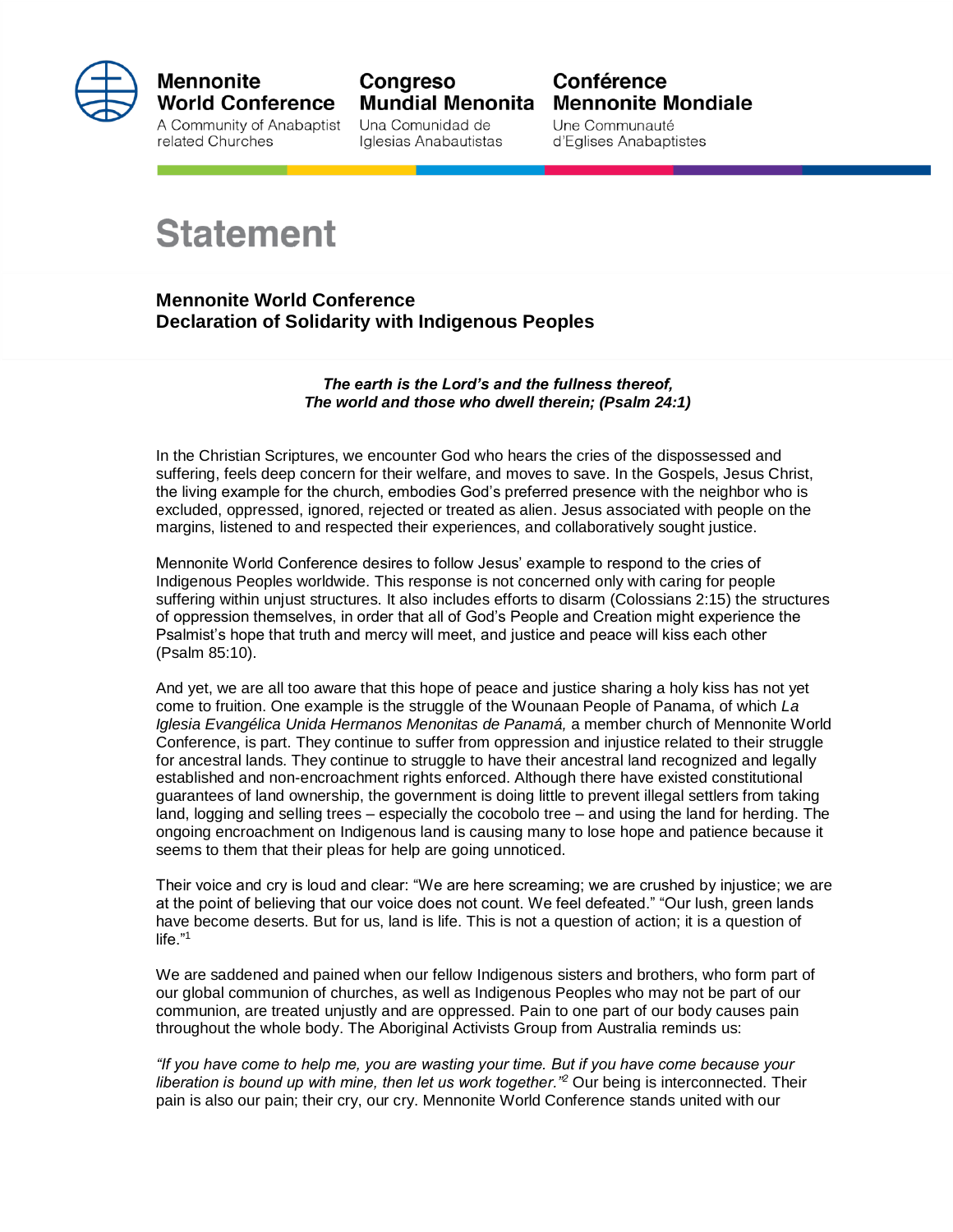Indigenous brothers and sisters for justice. The struggle of the Indigenous Peoples is our struggle. And we recognize that peace is not complete while some are still suffering.

The cry of our sisters and brothers has also been heard and has found support through the United Nations Declaration on the Rights of Indigenous Peoples<sup>3</sup> and its call for justice. The UN declaration affirms Indigenous Peoples' intrinsic human rights to life, dignity, self-determination, spirituality, education, health, conservation, redress, land, and freedom from persecution, militarization, and discrimination<sup>4</sup>

The World Council of Churches also lends its support in these ongoing struggles in repudiating the authority and use of the Doctrine of Discovery<sup>5</sup> as a legitimate basis for dealing with Indigenous claims for land and ancestral domains. The Catholic Church no longer endorses this doctrine as it undergirded the violent religious and legal traditions that justify the murder, removal, dispossession and enslavement of Indigenous Peoples.<sup>6</sup> We declare that doctrine, and the theological foundations on which it stands, to be ill founded. We stand in solidarity with our sisters and brothers from a host of faith traditions in denouncing the Doctrine of Discovery as "*fundamentally opposed to the gospel of Jesus Christ and as a violation of the inherent human rights that all individuals and peoples have received from God."<sup>7</sup>*

We exhort the Church at all levels – ecumenically, denominationally, and globally - to reject erroneous interpretations of the Bible that justify the mistreatment of Indigenous Peoples. We renew our commitment to embody the spirit of Jesus as indicated in the Sermon on the Mount: "Blessed are the peacemakers, for they shall be called the children of God" (Matthew 5:9).

16<sup>th</sup> century Anabaptists in Europe used Psalm 24:1 (see above) as a key biblical text. The Psalmist affirms that the "fullness of the earth," the "world," and "all those who dwell therein" are "the Lord's." The Anabaptists used this text to challenge cultural and political assumptions about unjust systems of land distribution and ownership. Today, as heirs of the early Anabaptists, we declare this also as wisdom of God for the issue of Indigenous land and claims for ancestral domains. In this light, we reaffirm our shared conviction that:

*As a world-wide community of faith and life we transcend boundaries of nationality, race, class, gender, and language. We seek to live in the world without conforming to the powers of evil, witnessing to God's grace by serving others, caring for creation, and inviting all people to know Jesus Christ as Saviour and Lord (article 7 of MWC "Shared Convictions").*

We confess that at times the Church has denied the experience and witness to wholeness of our Indigenous sisters and brothers. There have been times when the Church has failed to recognize the dignity and cultural heritage of our Indigenous sisters and brothers. Indeed, there are times when we have forgotten that some of our Indigenous brothers and sisters also form our Church.

We confess that the Church has benefited from the strategies of empires that have included violence, unsustainable extraction of natural resources, stolen land, colonial mission, genocide, environmental and water destruction, segregation, assimilation, imprisonment, and ongoing racial marginalization in health, housing, employment and education.

We confess that some Anabaptists, as global migrants and settlers, have, in some places, gained access to land and benefits that have been withheld from Indigenous Peoples. And we confess that we still continue to participate in systems and mechanisms that perpetuate current economic inequality and oppression, which has often resulted in the loss and dispossession of land.

As a global family of Anabaptist churches, we repent of our participation in this violence and ask for forgiveness from our Indigenous sisters and brothers. As we commit to walking with our Indigenous sisters and brothers, we commit ourselves to seek justice through challenging the beliefs and systems of domination. We embrace God's call to renounce this ongoing violence and are grateful for and humbled